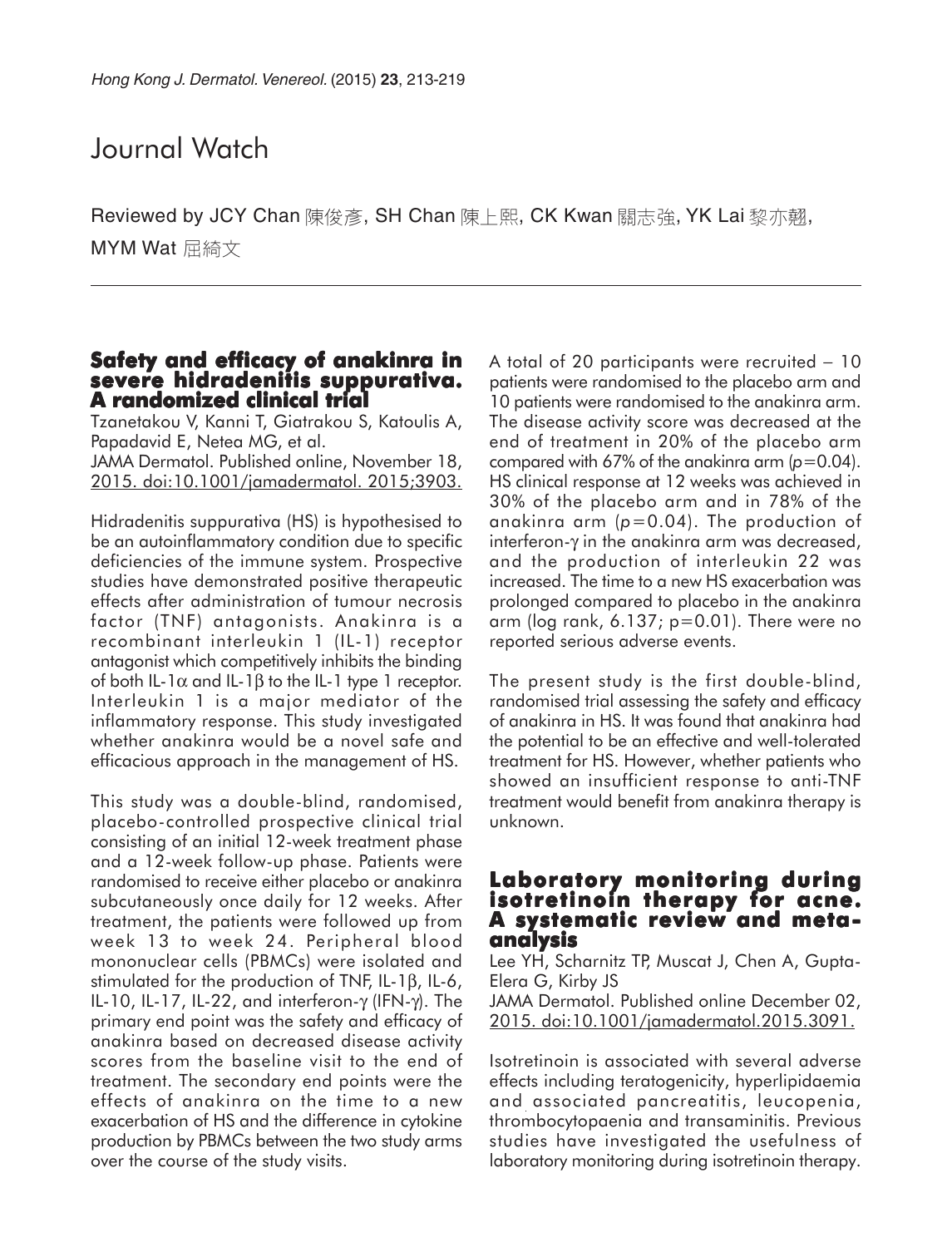However, the evidence to guide laboratory monitoring during isotretinoin therapy is limited by differences in the tests ordered, testing frequency, and small sample size in some studies. The aim of this systematic review and metaanalysis was to combine data across multiple published studies to develop estimates of laboratory changes during isotretinoin therapy for acne.

The inclusion criteria included studies of acne vulgaris, use of oral isotretinoin, dose regimens of 40 mg or more daily (or ≥0.5 mg/kg), duration of treatment for at least four weeks and treatment of children and adults (aged 9-35 years). The study had to report the values for the laboratory tests: complete blood cell count, aspartate aminotransferase (AST), alanine aminotransferase (ALT), alkaline phosphatase (ALP), triglycerides (TG), total cholesterol, low-density lipoprotein cholesterol (LDL-C) and high-density lipoprotein cholesterol (HDL-C).

This meta-analysis of changes in laboratory values included 22 randomised clinical trials and four retrospective studies with a total of 1574 participants. The mean (99% CI) values during treatment for TG was 119.98 mg/dL (98.58-141.39 mg/dL); for white blood cell count, 6890/µL (5700/µL-8030/µL), for total cholesterol, 184.74 mg/dL (178.17-191.31 mg/dL); for LDL-C, 109.23 mg/dL (103.68-114.79 mg/dL); for HDL-C, 42.80 mg/dL (39.84-45.76 mg/dL); for AST, 22.67 U/L (19.94-25.41 U/L); for ALP, 88.35 U/L (58.94-117.76 U/L); and for ALT, 21.77 U/L (18.96-24.59 U/L).

It was found that there was a statistically significant change in the mean value of several laboratory parameters (white blood cell count and hepatic and lipid panels) with isotretinoin treatment. However, the mean changes across a patient group did not reach criteria for high-risk values and the proportion of patients with these abnormalities was low. The authors suggested that less frequent laboratory monitoring may be safe, with few missed high-risk laboratory changes for many patients with acne who are receiving typical doses of isotretinoin. Clinical judgment should be used to determine monitoring frequency for each patient based on baseline laboratory findings and concomitant conditions, such as pre-existing liver

disease, concomitant use of hepatotoxic medications, or metabolic syndrome, which may increase the risk of laboratory abnormalities.

# **Epidemiology and risk factors of Epidemiology risk of childhood acne in Korea: a cross- sectional community based study**

Park SY, Kwon HH, Min S, Yoon JY, Suh DH. Clin Exp Dermatol 2015;40:844-50.

Acne is a common skin problem and often has an onset during the adolescent ages. Recently, childhood-onset acne at pre-adolescent period has been recognised as a variant of acne. The overall epidemiology of acne has evolved and the age of onset appears to be shifting earlier to the childhood. The present study aimed to investigate the prevalence and clinical features of acne vulgaris among paediatric patients studying in elementary school. The correlation between the severity of acne and the body mass index (BMI), dietary pattern, lifestyle habits and the treatmentseeking behaviour were analysed. A crosssectional study was performed which included children studying in the elementary school between the age of 7 and 12 years. Structured questionnaires were used to obtained data on the clinical characteristics of acne and their lifestyle factors. The studied patients were also assessed clinically by two board-certified dermatologists. In the study, a total of 693 school children in Seoul were included, of which 36.2% of patients were diagnosed to have acne vulgaris. The prevalence rates had an overall rising trend with age and the highest was noted at age 11 (19.2%). The clinical severity, disease duration and the distribution of acne were significantly different between the lower (aged 7-9 years) and the higher (aged 10-12 years) age groups. For the disease severity according to the Leeds revised acnes grading, the higher age group had significant more severe disease than the lower group  $(1.0+/0.59 \text{ vs } 0.9 +/-0.27; \text{ p} = 0.03)$ . The total number of both inflammatory and noninflammatory acne lesions were also significant greater in the higher group. For lesional distribution, the higher group had more forehead and nose lesions while the lower group had more cheek lesions. There was also a significant difference in patients' disease recognition between the higher and lower groups (49% vs 17%). Overweight and obesity with a BMI more than 25 kg/m2 at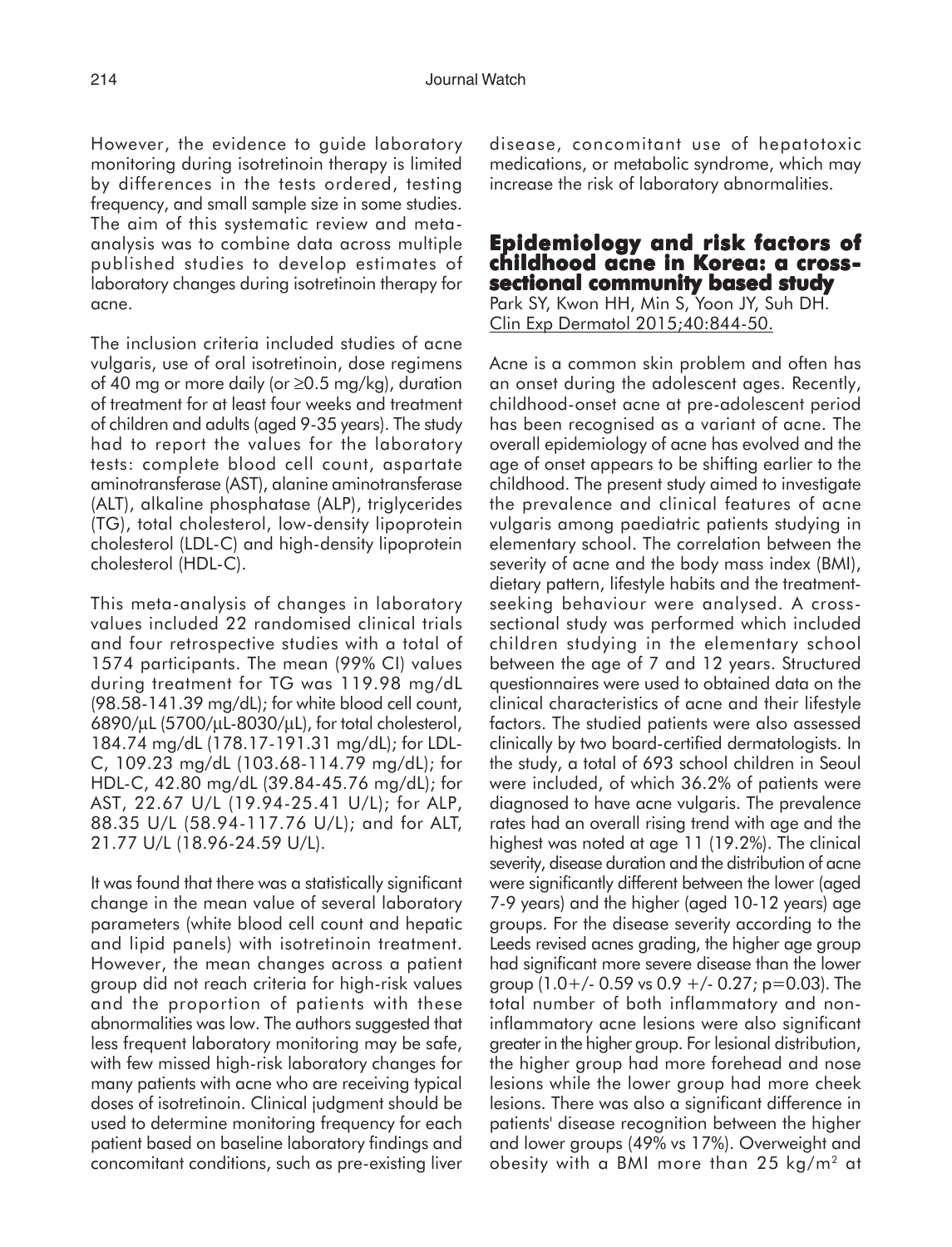18 years of age (OR=2.7; 95% CI, 1.81-3.92) and consumption of chocolates/sweets (OR=1.6; 95%CI, 1.24-2.39) were significant risk factors for the development of acnes. The authors concluded that there were an overall high prevalence of childhood acne and that there were phenotypical differences in clinical presentation between the older and younger school children.

## **Drug reaction with eosinophilia and systemic symptoms/drug-induced hypersensitivity syndrome: clinical hypersensitivity clinical features of 27 patients**

Avancini J, Maragno L, Santi CG, Criado PR. Clin Exp Dermatol 2015;40:851-9.

Drug reaction with eosinophilia and systemic symptoms (DRESS), one of the Severe Cutaneous Adverse Reactions (SCAR), which carries significant morbidity and mortality and risk of long term autoimmune complications. However, DRESS is well-known to be heterogeneous in clinical presentation and is associated with a variety of biochemical abnormalities. The present study aimed to investigate the clinical heterogeneity of DRESS in Latin America. This was a retrospective study which included 60 patients with suspected DRESS, who were managed in a tertiary academic hospital in Brazil. The criteria defined by the European Registry of Severe Cutaneous Adverse Reactions (RegiSCAR) was used to validate the cases. In the study, 27 patients (17 males; 10 females) who fulfilled the criteria for DRESS were investigated. For the clinical and laboratory characteristics, fever (96.2%), maculopapular exanthema (85.1%) and hepatic involvement (85. 1%) were the top three presentations. Erythroderma was noted in 15% of patients. Palpable lymphadenopathy was observed in 63% of the patients. Anti-convulsants were the commonest culprit agents, accounting for a majority (78%) of the cases. Other important agents included dapsone, allopurinol and nevirapine. All patients were managed with systemic prednisone, with a starting dose at 1 mg/ kg/day. The overall mortality rate was observed to be 4%. A positive correlation was identified between the presence of atypical lymphocytes and higher serological levels of alanine aminotransferase (ALT) (Pearson correlation coefficient  $r=0.62$ ;  $p<0.001$ ). This may serve as

a clue to the attending clinicians of the need of close monitoring for potentially fatal DRESS related hepatic involvement.

### **Efficacy of standard therapies against Ureaplasma species and persistence among men with nongonococcal urethritis enrolled in a randomised controlled trial controlled trial**

Khosropour CM, Manhart LE, Gillespie CW, Lowens MS, Golden MR, Jensen NL, et al. Sex Transm Infect 2015;91:308-13.

*Ureaplasma urealyticum* biovar 2 (UU) but not *Ureaplasma parvum* (UP) is associated with non-gonococcal urethritis (NGU) which is defined as visible urethral discharge or ≥5 polymorphonuclear leucocytes (PMNs) per highpower field (HPF). The aims of this study were (1) to compare the efficacy of azithromycin versus doxycycline in persistently positive men with UU and (2) to determine whether persistence of UU was associated with persisting clinical signs and symptoms of NGU. Eligible participants were men suffering from NGU and ≥16 years of age without use of antibiotics one month before the study. They were randomised 1:1 to receive either one of the following pre-packaged medications: (A) doxycycline 100 mg twice a day orally for seven days with a single oral dose of placebo azithromycin which looked identical to active 1 g azithromycin or (B) a single oral dose of 1 g azithromycin with placebo doxycycline given orally twice a day for seven days which looked identical to the active doxycycline capsules. Re-testing was done three weeks after the first treatment. If the urethral smear persistently positive, "reverse therapy" would be given to patients. Then, retesting was performed three weeks after the "reverse therapy". If the urethral smear still positive, moxifloxacin 400 mg daily for seven days would be given.

A total of 490 men with NGU were included during the four-year study period. Of these, 22% were infected with UU. After the first treatment, a similar rate of persistent infection was detected in both the azithromycin and doxycycline groups (25.0% vs. 30.9% respectively p=0.53) and in over onehalf of cases, UU was still detected after the "reverse therapy" and were treated with moxifloxacin.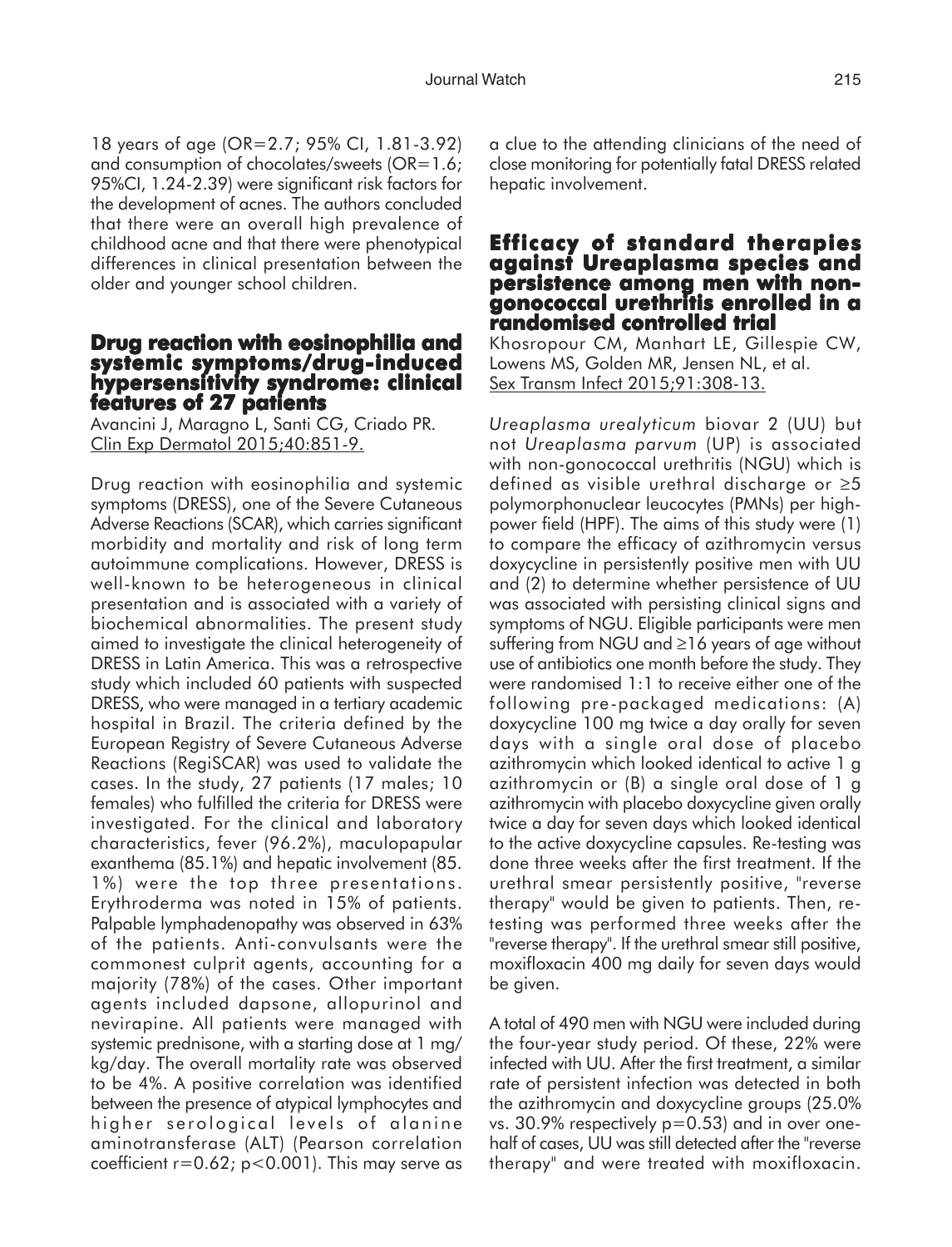Among these cases, 36% again had positive detection after moxifloxacin. Although 36% remained persistently positive for UU, all experienced resolution in signs and symptoms of NGU. The high failure rates were not due to antimicrobial resistance because all tested isolates demonstrated relatively low MICs to the three therapies and there was no association between persistence of UU and persistence of signs/ symptoms of NGU. The authors postulated that infection with UU might not necessarily lead to urethritis or if UU did cause urethritis, the clinical syndrome might resolve over several weeks with or without effective treatment.

In conclusion, azithromycin and doxycycline had similar efficacy in treating UU related NGU and there was no benefit from prolonged antimicrobial therapy in asymptomatic NGU cases after initial treatment.

# **Imiquimod 5% cream for five consecutive days a week in an HIV- infected observational cohort up to 32 weeks in the treatment of highgrade squamous intraepithelial lesions**

van der Snoek EM, den Hollander JC, van der Ende ME.

Sex Transm Infect 2015;91:245-7.

The incidence of human papillomavirus (HPV) induced anal cancer has increased in HIV-positive men having sex with men (MSM). Off label use of 5% imiquimod cream has been published in the precancerous anal high-grade squamous intraepithelial lesions (HSIL). The aim of this study was to establish the efficacy of 5% imiquimod cream used for five consecutive days a week in both perianal and intra-anal HSIL as well as the adverse effects.

During the three-year study period, 44 HIV-positive MSM who had HSIL were included. Of these, seven had perianal HSIL and 37 had intra-anal HSIL. High-resolution anoscopy (HRA) was used to screen the HSIL and diagnostic biopsies were taken from suspicious lesions, which were defined as perianal acetowhitening, hyper or hypopigmentated lesions, flat verrucous lesions or intra-anal punctation, mosaicism, flat leukoplakia

and atypical vessels. The histology was read by the same pathologist and complete response (CR) was defined as reduction of moderate or severe dysplasia to complete absence of dysplasia and partial response (PR) was defined as reduction of HSIL to mild dysplasia (LSIL). A total of 9 (20%) out of 44 developed CR and 11 (25%) had PR. For the remaining patients, 20 patients received an additional 16 weeks of imiquimod treatment. Three cases reached CR and six had PR after additional treatment. However, three out of 29 patients who responded had recurrence of HSIL. Ninety-five point five percent of patients reported adverse effects including pain during defaecation (77.3%), anal burning sensation (56.8%), mood swings (9.1%) and fatigue (11.4%).

Although this study did not directly compare the regimens of five times weekly versus thrice weekly with imiguimod, the authors commented that 5% imiquimod cream is useful in HSIL but 5-weekly regimen did not seem to be more effective than thrice weekly therapy and the adverse effects were similar when comparing the experience of other studies.

#### **Can pretreatment serum calcium level serum level predict the efficacy of methotrexate in the treatment of severe plaque psoriasis**

Zhai Z, Chen L , Yang H, Yan J , Wang C, Yang J, et al. J Am Acad Dermatol 2015;73:991-7.

Methotrexate had been used for the treatment of psoriasis for a long time. However, its efficacy varied. This study evaluated whether pretreatment tests would help predict the efficacy of methotrexate.

The retrospective study was done in Southwest Hospital and Daping Hospital, Third Military Medical University in China between July 2012 and June 2014. Patients with severe plaque-type psoriasis, who had been treated with methotrexate (MTX) for 2 weeks (at 0.3 mg/kg/week) were included. Those already on systemic treatments, topical steroids or vitamin D analogues or phototherapy prior to study, patients who had diseases, or on medications, or on special diet which affect calcium metabolism, underlying parathyroid problem and pregnant or lactating patients were excluded. Pretreatment tests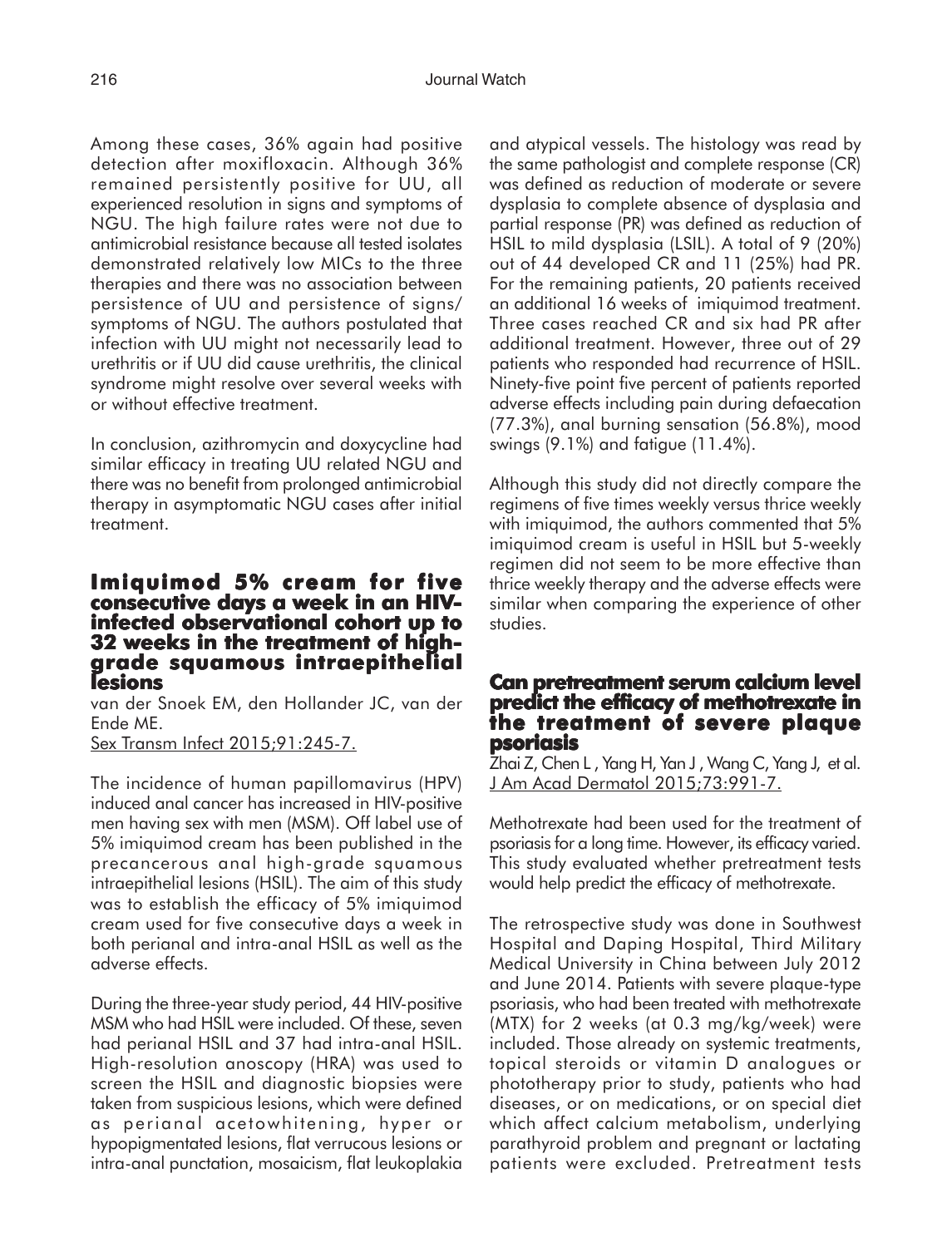including complete blood count, liver and renal function, biochemical and lipid profile and urinalysis were performed. Marked response to MTX was defined as 60% improvement. The effectiveness of pretreatment tests in predicting MTX efficacy was examined using receiver operating characteristic (ROC) analysis. Moreover, synergistic effect of MTX and calcium on keratinocyte growth and epidermal proliferation were tested using keratinocyte growth assay and a mouse-model.

A total of 77 patients were included. Pretreatment total calcium (tCa) level was shown to have the closest association with MTX efficacy and the relative psoriasis improvement with tCa was 61.07%. In-vitro study showed that calcium could significantly enhance the inhibitory effect on keratinocyte growth and mouse model also showed similar result in inhibition of epidermal proliferation in high calcium intake mice.

Calcium was shown in previous studies to be a regulator of keratinocyte differentiation. It was also shown that psoriatic patients tended to have more hypocalcaemia. Moreover, calcium can also influence MTX accumulation in hepatocytes. In this study, the authors demonstrated the synergistic effect of MTX with calcium in inhibiting keratinocyte proliferation and epidermal thickening by in-vitro and in-vivo tests.

The authors concluded that a higher pretreatment calcium level correlated with MTX efficacy and it might be used as a predictor in treatment response. However, this study was limited by the small sample size and its retrospective nature.

# **Rosacea is associated with chronic systemic diseases in skin severity- dependent manner: results of a case-control study**

BM Rainer, AH Fischer, Luz Felipe da Silva D, Kang S, Chien AL.

J Am Acad Dermatol 2015;73:604-8.

Rosacea is a chronic inflammatory disease of the skin. However, few case reports and case series observed an association between rosacea with other systemic comorbidities. Systematic studies on these aspects were lacking.

In this single-centre case-control study, 65 patients with rosacea, aged 18 years or above, were recruited with the same number of age-, genderand race-matched controls in the Johns Hopkins University Hospital between November 2012 and August 2013. Subjects were assessed by a dermatologist to confirm a diagnosis of rosacea and to evaluate its severity. Information on other medical conditions was collected using selfreported questionnaire and confirmed by medication use with medical records, if possible.

It was found that patients with rosacea were more likely to have allergies, respiratory diseases, gastro-oesphageal reflux disease (GERD), other gastrointestinal diseases, hypertension, metabolic disease, urogenital diseases and female hormone imbalance. Moreover, rosacea severity was also found to be correlated with a higher risk of hyperlipidaemia, hypertension, metabolic disease, cardiovascular disease and GERD.

This study provided some evidence in supporting the association between rosacea and systemic comorbidities in a skin severity-dependent manner and the authors recommended that physicians should be aware of these associations and provide comprehensive care for moderate to severe rosacea patients. However, the exact mechanism or pathophysiology remains unclear. This study was also limited by the possible recall bias in the self-reported questionnaires, the lack of control of possible confounders that might also be cardiovascular risk factors and the relative small sample size to assess the low-prevalence disease. The cross-sectional nature of the study also precluded the detection of the causal relationship.

# **Prenatal air pollutant exposure and occurrence of atopic dermatitis**

Huang CC, Wen HJ, Chen PC, Chiang TL, Lin SJ, Guo YL.

Br J Dermatol 2015;173:981-8.

The presence of atopic dermatitis (AD) in early childhood was known to be due to environmental and genetic factors. However, the importance of prenatal and early postnatal exposure to air pollutants had not been fully explored.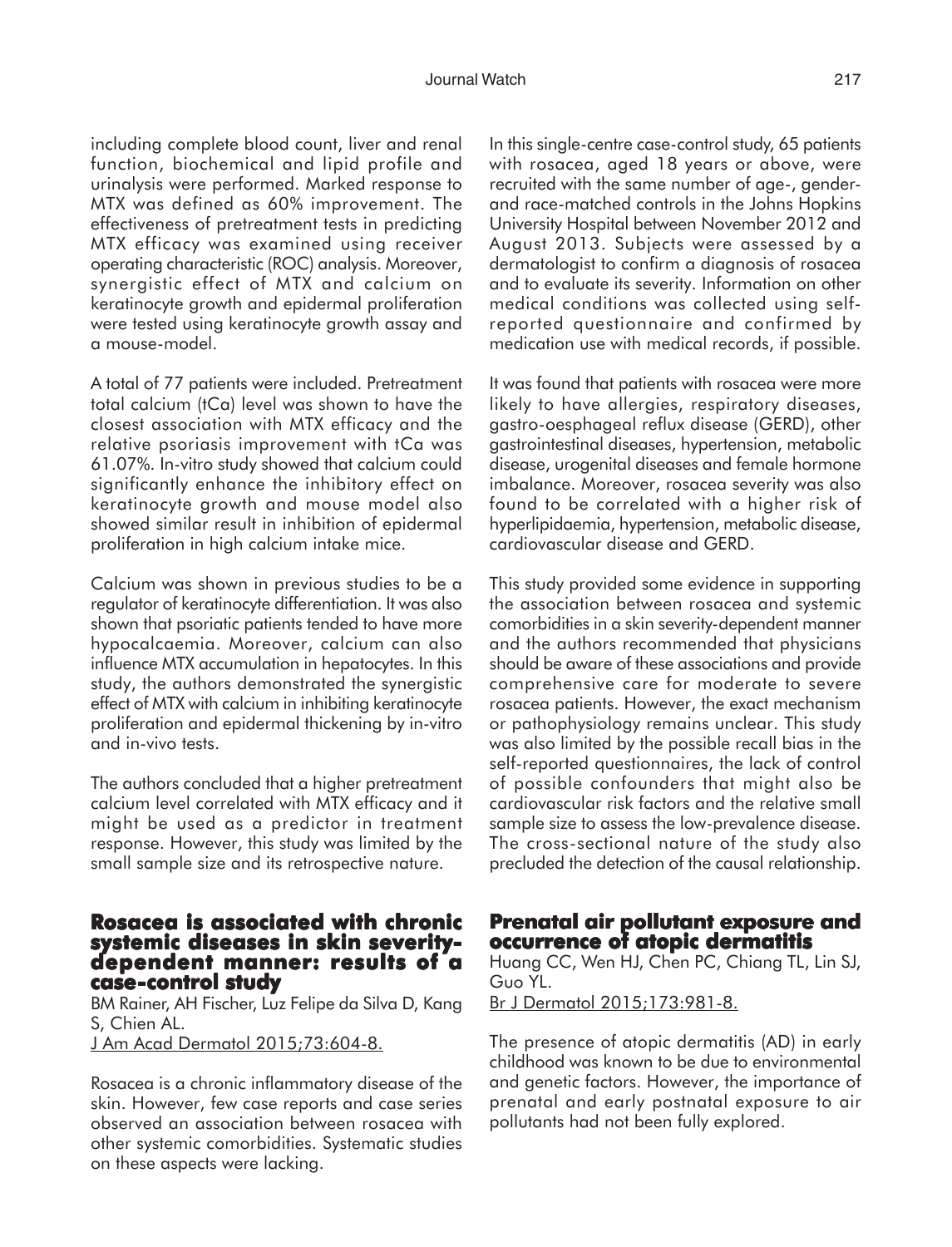The aim of this study was to evaluate the association between prenatal air pollutant exposure and the occurrence of AD. In the year of 2005, 24 200 infant-mother pairs were recruited to take part in the Taiwan Birth Cohort Study using multistage stratified sampling. Questionnaires were used to collect information on the medical history of infants six months of age. The monthly averages of five air pollutants, e.g. NO2, CO, O3, SO2 and PM10 were collected from 66 air-quality-monitoring stations. Exposure data during each of the three gestational trimesters and three months after birth were calculated for each recruit. The odds ratios (ORs) of AD occurrence were calculated by logistic regression.

In this study, a total of 16 686 mother-infant pairs were qualified for and included in the analysis. Among the qualified recruits, 1206 infants (7.2%) had been diagnosed as having AD before the age of six months. The prevalence of AD was higher in boys (8.3%) than in girls (6.1%). The association with CO exposure and occurrence of AD was statistically significant during the entire gestational period [adjusted OR (aOR) 1.37, 95% confidence interval (CI) 1.06-1.78] and the first trimester (aOR 1.51, 95% CI 1.16-1.97). The author did not find any significant association among the other air pollutants during the entire gestational period, three months after birth or any period of the three trimesters.

In summary, this study found an association between AD occurrence and gestational exposure to CO. The exposure to CO during the first trimester appeared to be the most significant.

#### **Hidradenitis suppurativa and metabolic syndrome: a comparative cross - sectional study of 3207 patients**

Shalom G, Freud T, Harman-Boehm I, Polishchuk I, Cohen AD.

Br J Dermatol 2015;173:464-70.

Hidradenitis suppurativa (HS) is an inflammatory skin disease characterised by nodules and abscesses in the apocrine-gland rich areas.

The aim of this study was to look at the association between HS and metabolic syndrome and its comorbidities in a large, community-based cohort of patients with HS. The authors used the database of Clalit Health Services which was the largest public healthcare provider in Israel.

This was a cross-sectional study done in Israel. In the study, metabolic syndrome was defined as the occurrence of at least three of the following conditions: hypertension, diabetes mellitus, hyperlipidaemia and obesity. The association between HS and metabolic syndrome was evaluated by a multivariate logistic regression model, correcting for age, sex, diabetes, obesity, hypertension, smoking status and hyperlipidaemia.

The study population consisted of 3207 patients with HS diagnosed by dermatologists in primarycare centres and 6412 age- and sex-matched control patients without HS. The author found that HS was significantly associated with metabolic syndrome [odds ratio (OR) 1.61, 95% confidence interval (CI) 1.36-1.89], diabetes (OR 1.41, 95% CI 1.19-1.66), obesity (OR 1.71, 95% CI 1.53- 1.91), hypertension (OR 1.19, 95% CI 1.03-1.38) and hyperlipidaemia (OR 1.14, 95% CI 1.02-1.28).

The authors concluded that an association between HS and diabetes, hyperlipidaemia, obesity, hypertension and metabolic syndrome among a large community-based cohort of patients with HS was present. Doctors should be aware that patients with HS may have other undiagnosed components of metabolic syndrome and screening should be done accordingly.

## **Omalizumab in patients with chronic spontaneous urticaria: a systematic review and GRADE assessment review and GRADE assessment**

Urgert MC, van den Elzen MT, Knulst AC, Fedorowicz Z and van Zuuren EJ. Br J Dermatol 2015;173:404-15.

Chronic spontaneous urticaria (CSU) is defined as wheals, and/or angio-oedema for longer than six weeks. Sometimes CSU cannot be controlled satisfactorily by H1 antihistamines.

The author assessed the quality of the evidence for the effects of omalizumab in patients with CSU. The PubMed, the Cochrane Database of